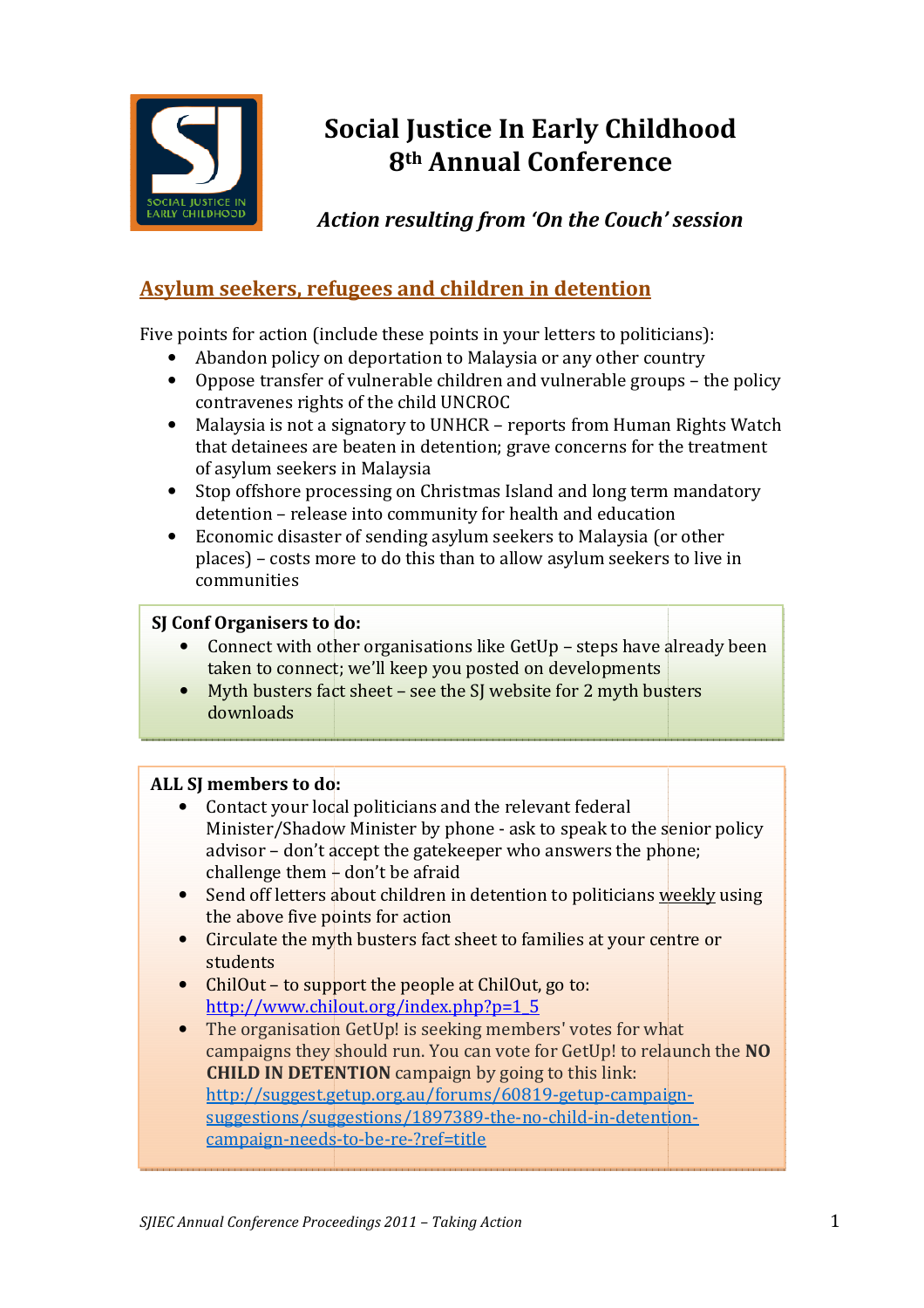## Access and affordability

What we want:

- Subsidized universal access with low level government intervention in curriculum/pedagogy etc (we don't want to replicate the school system); maintaining autonomy within centres to envisage curriculum
- Affordability fully subsidized for all early years children not just 4 year olds
- Professional status of the field? How do people perceive of the field if it is referred to as an industry? Refer to EC sector as a profession

What concerns us:

- Teachers Institute: ECTs are not considered teachers (university graduates are not recognized by the institute and therefore they are not eligible to teach in primary schools); Teachers Institute dictates curriculum content for university degrees
- Qualifications: independent colleges providing courses for EC qualifications/training – the 'quality' of the courses can be poor; VTAB – make a formal complaint
- Tension around qualification requirements and those in the sector who cannot up their quals (for various reasons) (e.g. immigrant women); translation of documents; TAFE lost funding for the LLMP
- TAFE: funding cuts (due to private colleges providing cheaper courses but are badged 'best practice)

#### SJ Conf Organisers to do:

• Letter re. access and affordability to Tanya Plibersek (Minister for Social Inclusion), Peter Garrett (Minister for School Education, Early Childhood and Youth) and Kate Ellis (Minister for Employment Participation and Child Care)

#### ALL SJ members to do:

- Talking about our profession in terms of social justice outside the ece community – to families
- To get the ECE field thinking about social justice issues, set up sister centres to discuss (also, TAFE is always looking for centres that they can take TAFE students to – get in touch with your local TAFE)
- Send stories of about social justice and equity in EC practice to local newspapers
- Take children out to the community beyond the centre make children visible and convince the community of the importance of children
- Unions are important advocating for the rights of workers; 'Teachers are teachers' Campaign; Big Steps Campaign